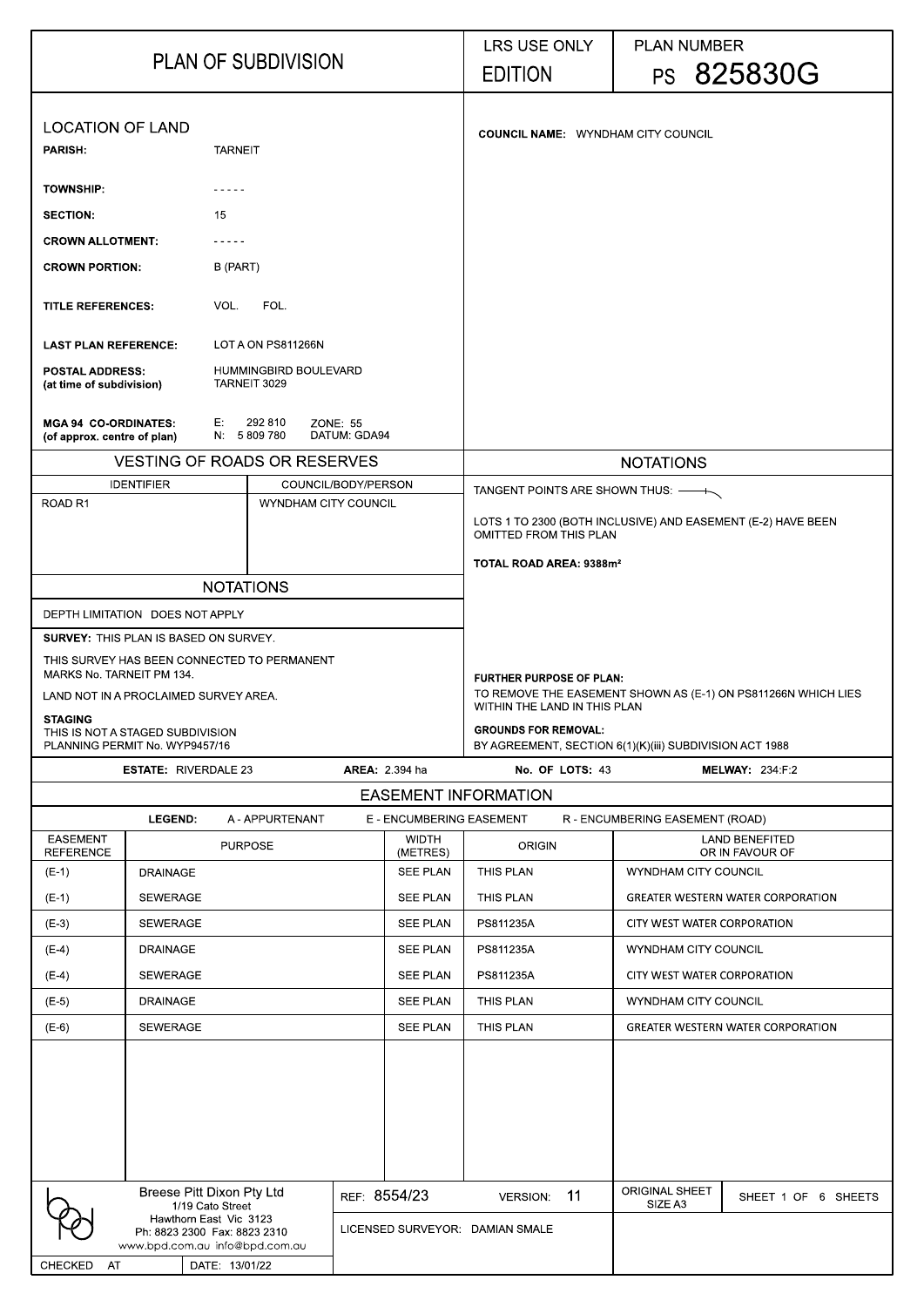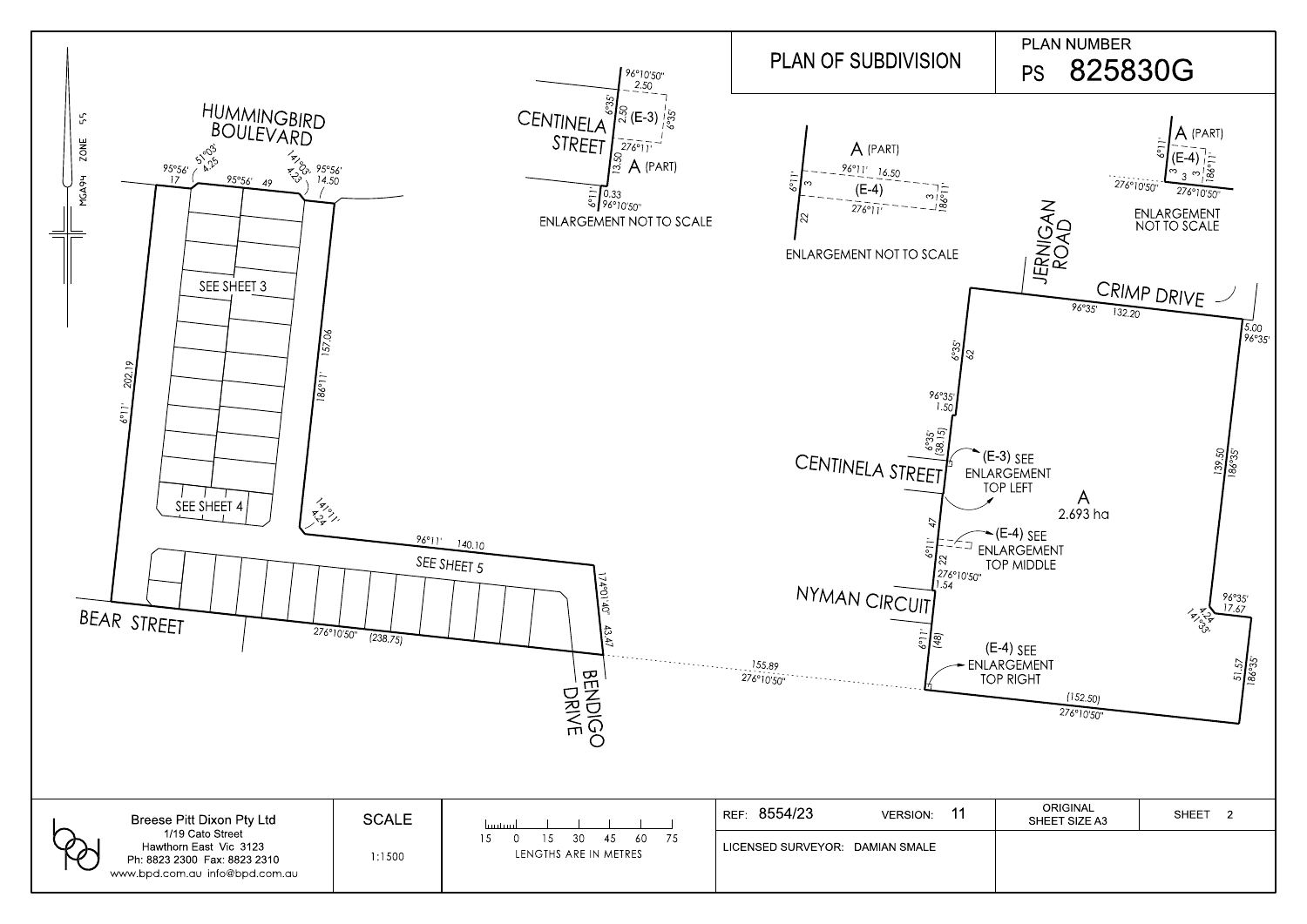

|                                                                                          | SEE SHEET 4  |                                  | (5)<br>14.50 |                                  | MGA94       |
|------------------------------------------------------------------------------------------|--------------|----------------------------------|--------------|----------------------------------|-------------|
|                                                                                          |              |                                  |              |                                  |             |
|                                                                                          | <b>SCALE</b> | لتتبيننا<br>10<br>10<br>$\Omega$ | 20           | <b>ORIGINAL</b><br>SHEET SIZE A3 | SHEET 3     |
| Breese Pitt Dixon Pty Ltd<br>1/19 Cato Street                                            | 1:500        | LENGTHS ARE IN METRES            |              | REF 8554/23                      | VERSION: 11 |
| Hawthorn East Vic 3123<br>Ph: 8823 2300 Fax: 8823 2310<br>www.bpd.com.au info@bpd.com.au |              | LICENSED SURVEYOR: DAMIAN SMALE  |              |                                  |             |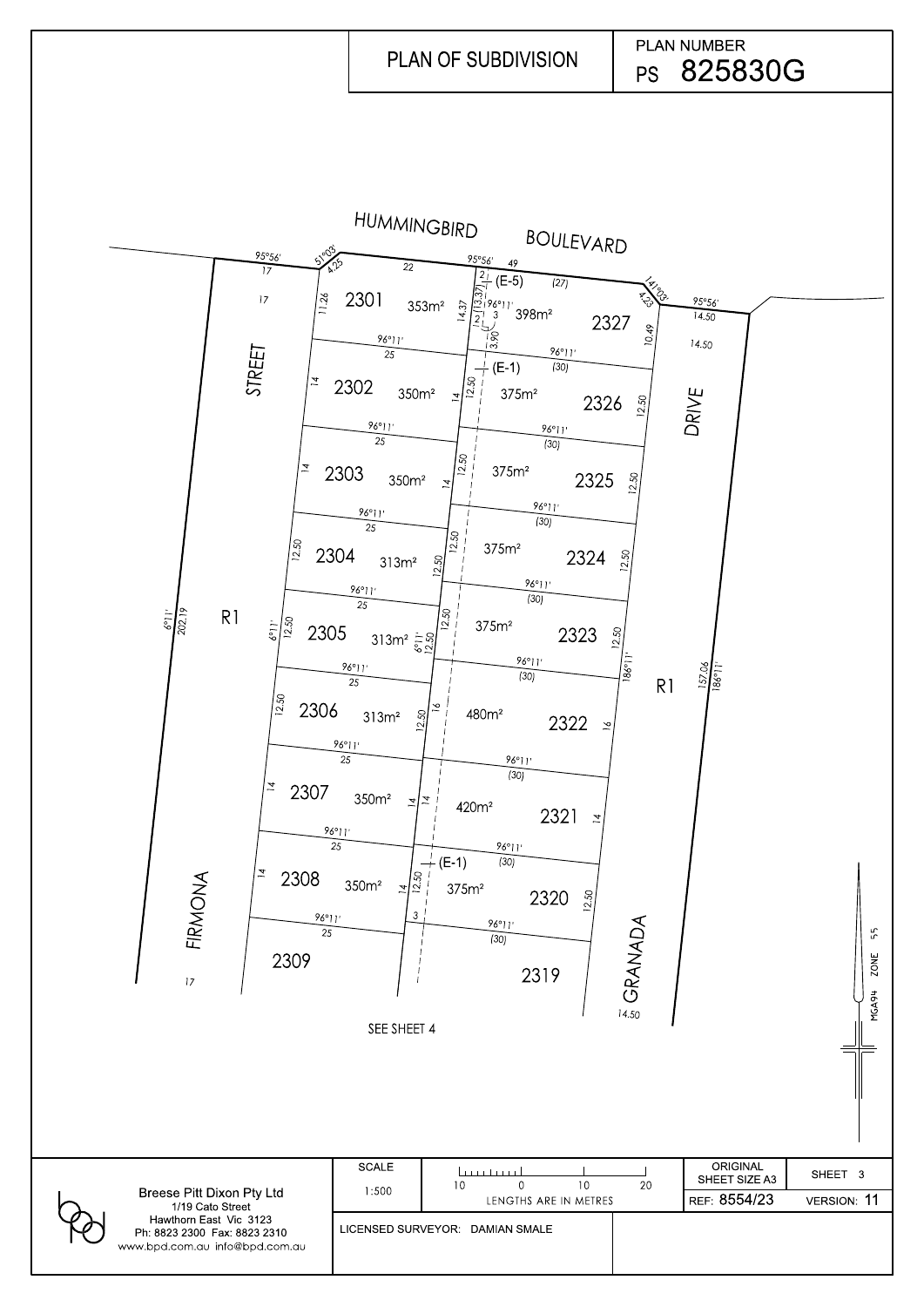|                                                                                          | <b>SCALE</b> |                                 | l martin nil<br>10<br>10<br>0<br>LENGTHS ARE IN METRES |  | 20 | <b>ORIGINAL</b><br>SHEET SIZE A3 | SHEET 4            |
|------------------------------------------------------------------------------------------|--------------|---------------------------------|--------------------------------------------------------|--|----|----------------------------------|--------------------|
| <b>Breese Pitt Dixon Pty Ltd</b><br>1/19 Cato Street                                     |              | 1:500                           |                                                        |  |    | REF 8554/23                      | <b>VERSION: 11</b> |
| Hawthorn East Vic 3123<br>Ph: 8823 2300 Fax: 8823 2310<br>www.bpd.com.au info@bpd.com.au |              | LICENSED SURVEYOR: DAMIAN SMALE |                                                        |  |    |                                  |                    |

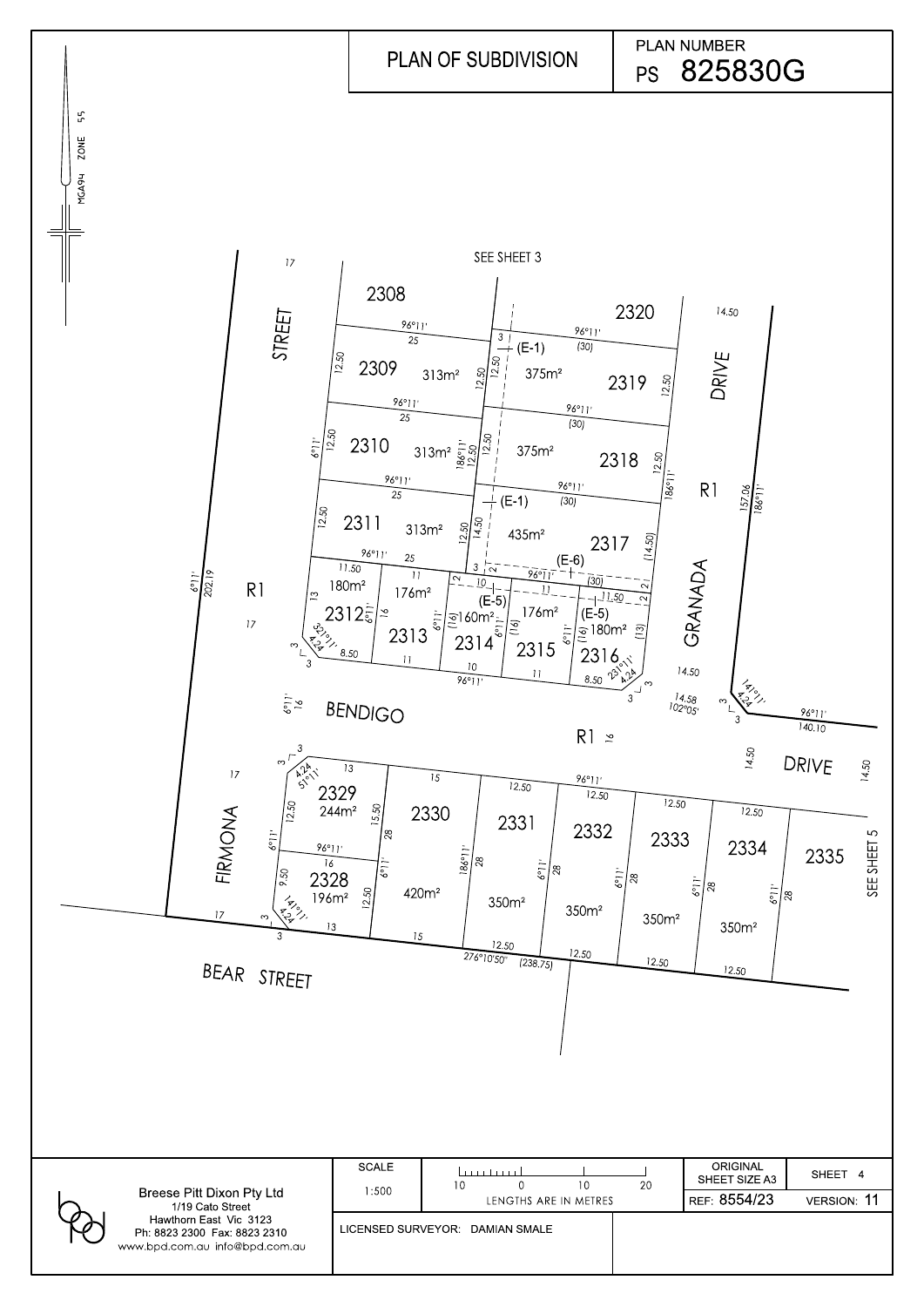